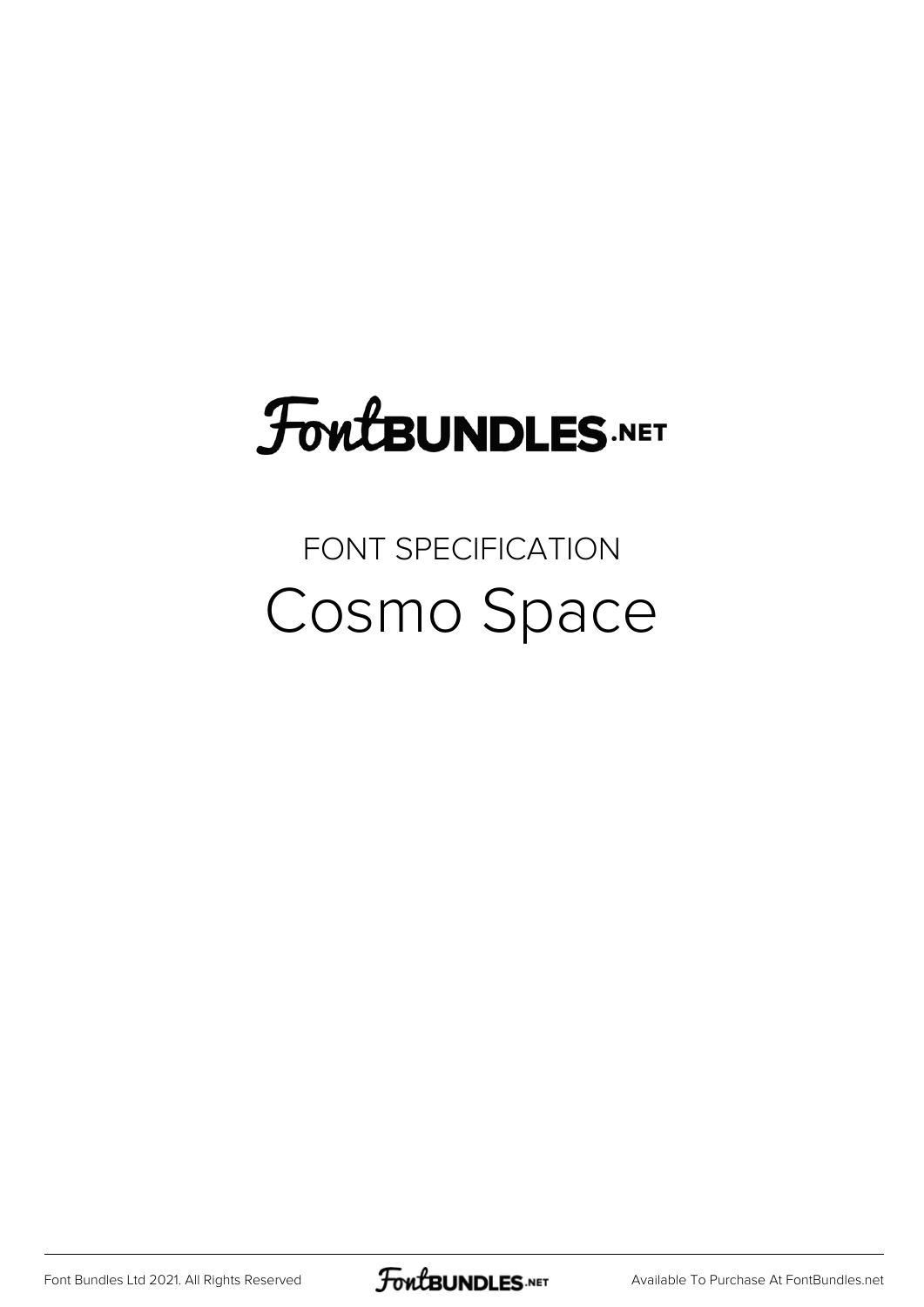#### Cosmo Space - Regular

**Uppercase Characters** 

#### ABCDEFGHIJKLMNOPQRSTU VWXYZ

Lowercase Characters

### ABCDEFGHIJKLMNOPQRSTU VWXYZ

**Numbers** 

## 0123456789

Punctuation and Symbols

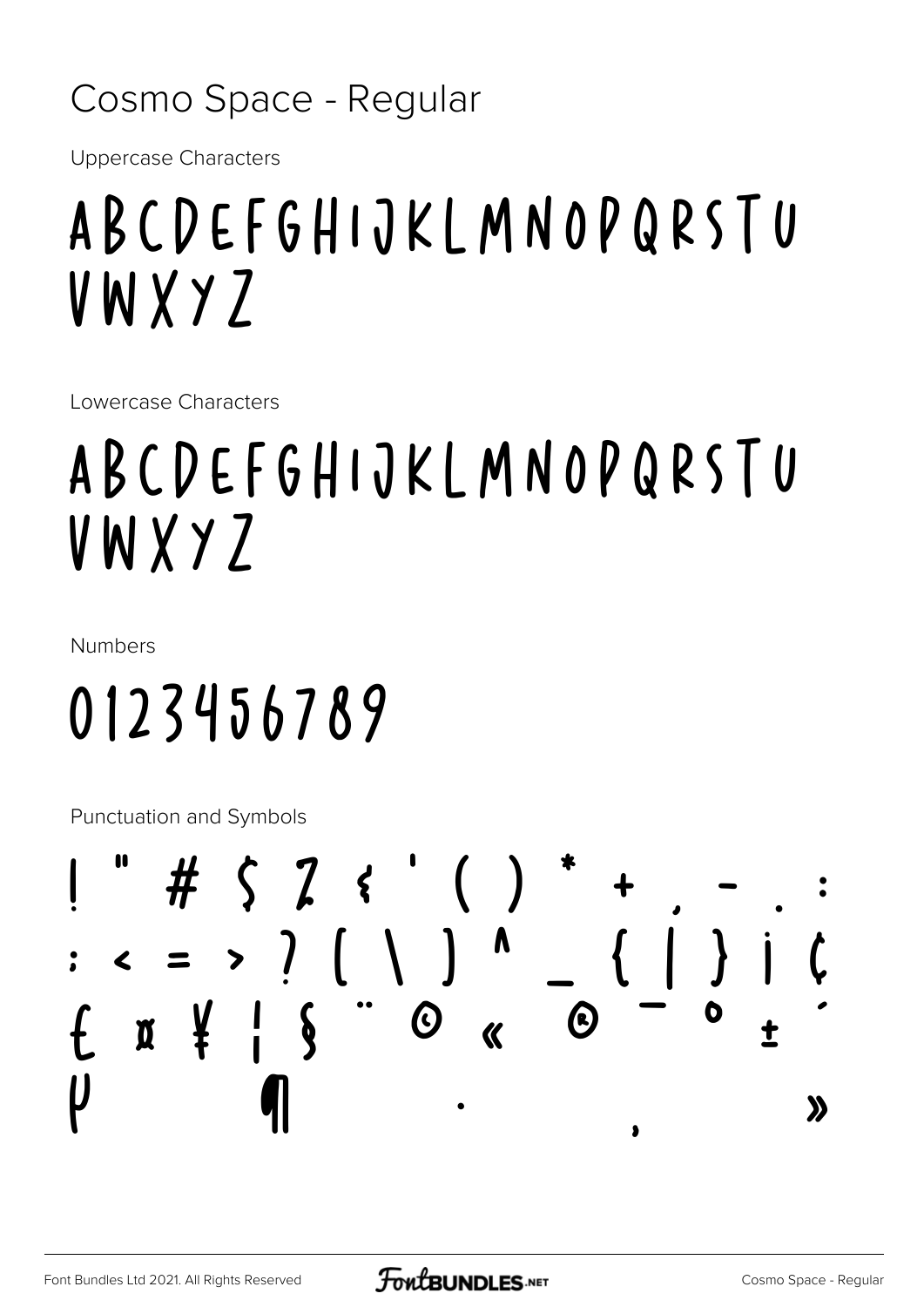All Other Glyphs

# À Á Â Ã Ä Å Æ Ç È É Ê Ë Ì Í Î Ï Ð Ñ Ò Ó Ô Õ Ö × Ø Ù Ú Û Ü Ý Þ ß à á â ã ä å æ ç è é ê ë ì í î ï ð ñ ò ó ô õ